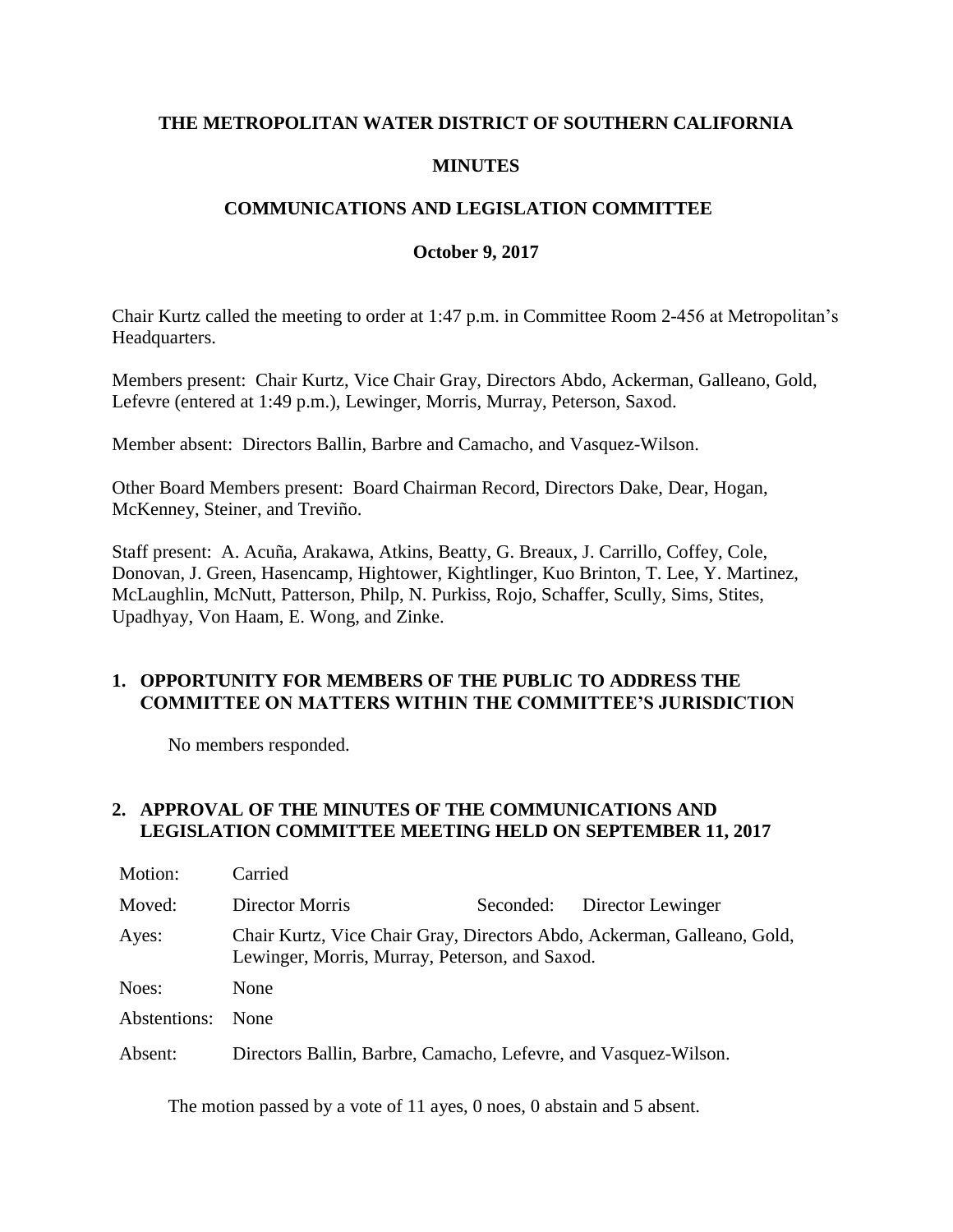Directors Lefevre (entered at 1:49 p.m.)

### **3. CONSENT CALENDAR ITEMS – ACTION**

None

# **4. OTHER BOARD ITEMS – ACTION**

| $8 - 2$      | Subject:                                                                                                                          | Adopt CEQA determination and express support, if amended, for<br>S. 1272 (Feinstein, D-CA) – Drone Federalism Act of 2017                                                                          |  |
|--------------|-----------------------------------------------------------------------------------------------------------------------------------|----------------------------------------------------------------------------------------------------------------------------------------------------------------------------------------------------|--|
|              | Presented by:                                                                                                                     | Brad Coffey, Assistant Group Manager, Water System Operations                                                                                                                                      |  |
|              | Motion:                                                                                                                           | Adopt the CEQA determination that the proposed action is not<br>defined as a project and is not subject to CEQA, and Authorize the<br>General Manager to express support, if amended, for S. 1272. |  |
| Moved:       | Director Morris                                                                                                                   | Director Murray<br>Seconded:                                                                                                                                                                       |  |
| Ayes:        | Chair Kurtz, Vice Chair Gray, Directors Abdo, Ackerman, Galleano, Gold, Lefevre,<br>Lewinger, Morris, Murray, Peterson, and Saxod |                                                                                                                                                                                                    |  |
| Noes:        | None                                                                                                                              |                                                                                                                                                                                                    |  |
| Abstentions: | None                                                                                                                              |                                                                                                                                                                                                    |  |
| Absent:      | Directors Ballin, Barbre, Camacho, and Vasquez-Wilson                                                                             |                                                                                                                                                                                                    |  |
|              |                                                                                                                                   |                                                                                                                                                                                                    |  |

The motion passed by a vote of 12 ayes, 0 noes, 0 abstain, and 4 absent.

# **5. BOARD INFORMATION ITEMS**

None

# **6. COMMITTEE ITEMS**

a. Subject: Report on activities from Washington, D.C.

Presented by: Nathan Purkiss, Section Manager, Legislative Services

Mr. Hiltscher was out of the office; in his absence, Mr. Purkiss gave the Washington,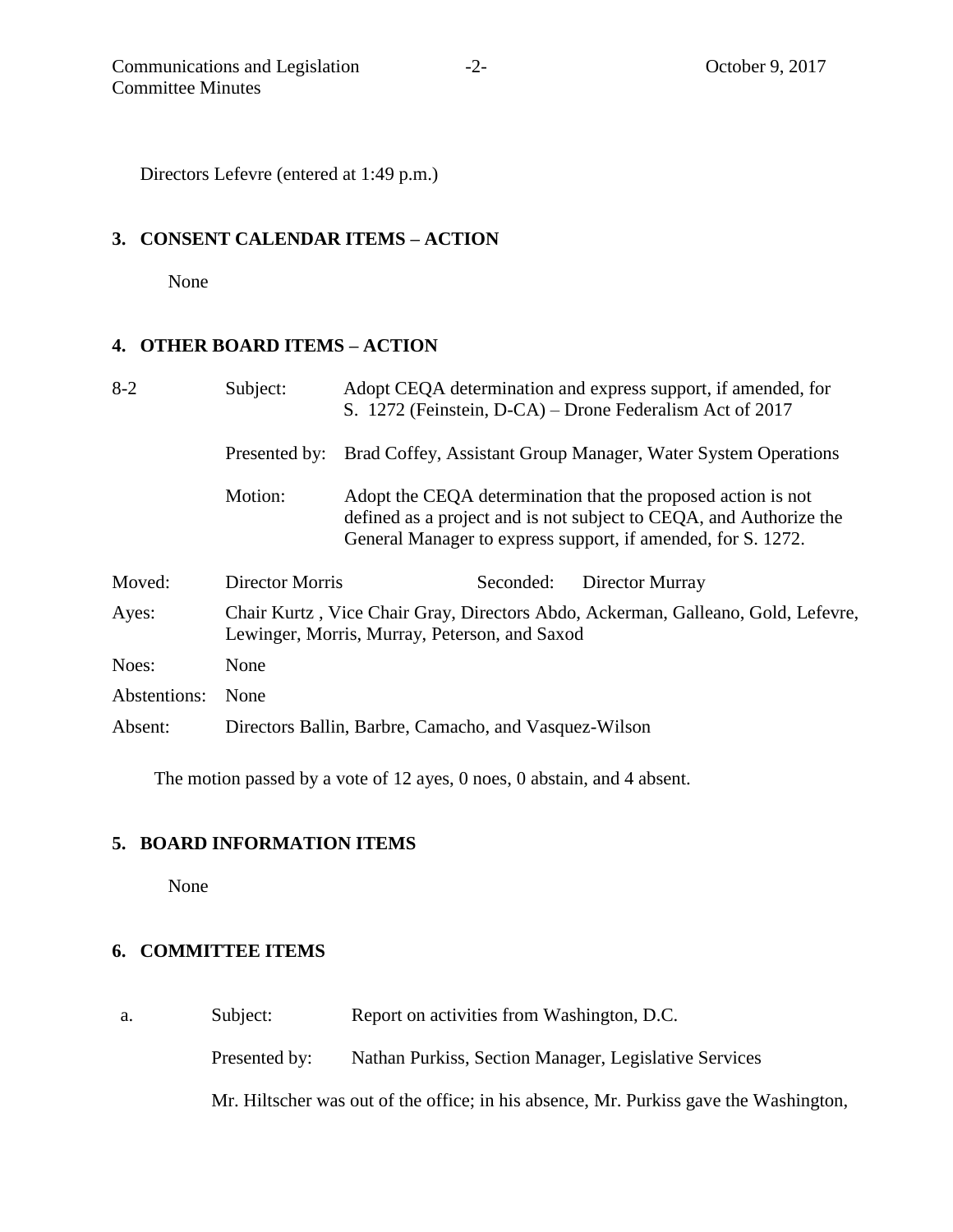D.C. report on following items:

- Framework for a House infrastructure bill
- ESA reform legislation
- Migrating Marine Endangered Species reform bill
- White House nominations and Senate confirmation activity
- Federal legislative calendar items

b. Subject: Report on activities from Sacramento

Presented by: Kathy Cole, Executive Legislative Representative

Ms. Cole reported on state matters which included:

- Update on State Legislation including SB 231 (Hertzberg, D-Los Angeles) and AB 574 (Quirk, D-Hayward)
- 2018 Water/Parks Bonds
- Public goods charge on water
- Legislation of interest to Metropolitan AB 746 (Fletcher, D-San Diego); AB 313 (Gray, D-Merced); and SB 49 (DeLeon, D-Los Angeles)
- Legislative calendar

### **7. MANAGEMENT REPORT**

| External Affairs Management Report<br>Subject:<br>а. |  |
|------------------------------------------------------|--|
|------------------------------------------------------|--|

Presented by: Sue Sims, Group Manager, External Affairs

Ms. Sims reported on the following items:

- Governor Brown's visit on October 5
- Rebuilt rebate program web site page
- H2Love Campaign is continuing into the fall
- Water Professionals Appreciation Week
- Demonstration project
- Community Partnering Program's events

### **8. FOLLOW-UP ITEMS**

Chair Kurtz and Director Murray requested background information about EPA Assistant Administrator for Water Nominee, David Ross.